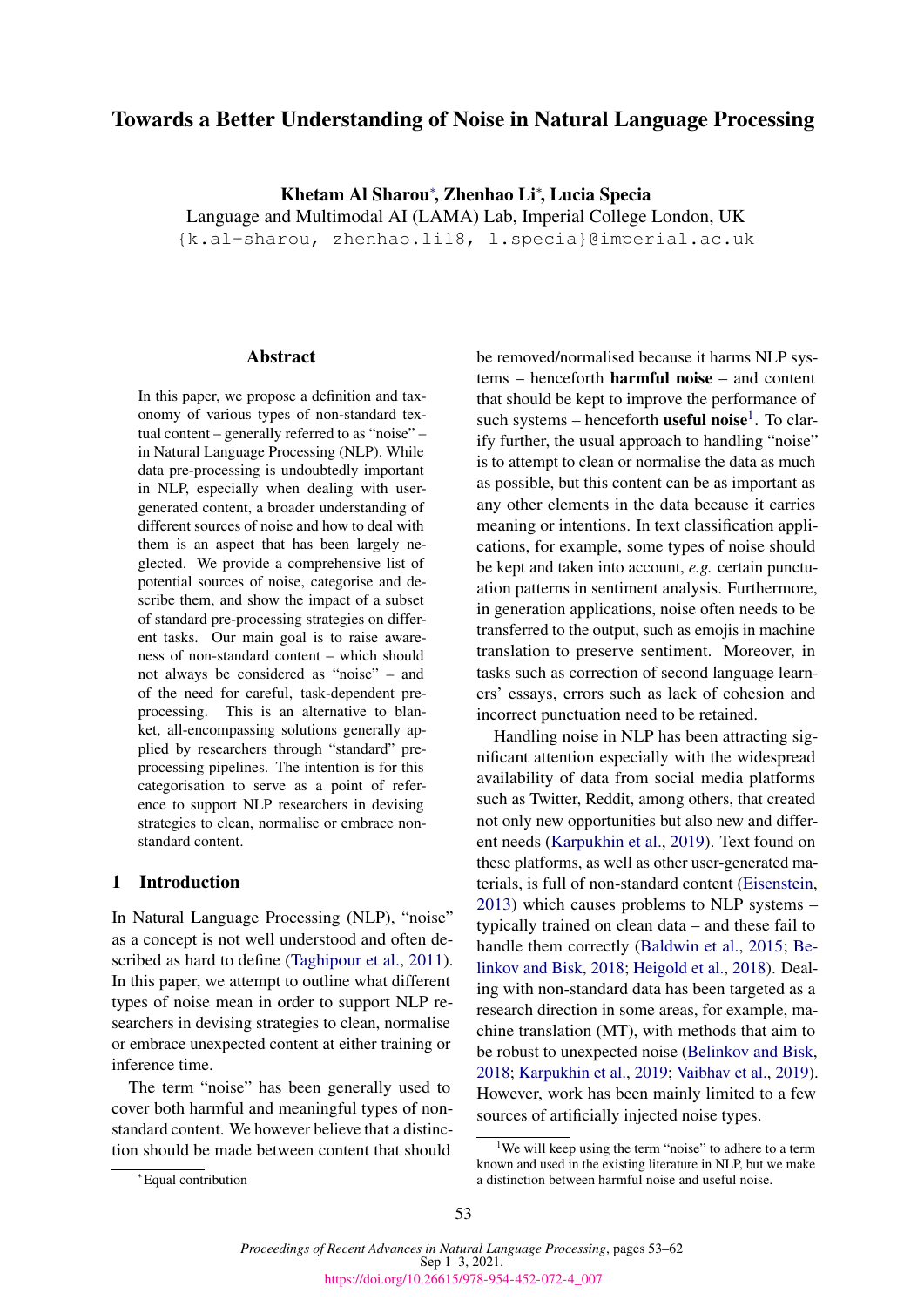In this paper, we start by providing an overview of previous work addressing this issue (Section [2\)](#page-1-0); to then propose a definition of noise including cases that needs to be cleaned/normalised (harmful noise) and other cases that needs to be kept (useful noise), and present a comprehensive taxonomy of types of noise (Section [3\)](#page-2-0); and to finally demonstrate the impact of addressing noise in a task-based fashion through experimenting with three tasks, where we compare filtering out harmful noise and keeping useful noise versus cleaning/normalising or keeping all types of noise (Section [4\)](#page-5-0).

Our focus is on linguistic noise rather than other types of noise (such as numeric mislabelling). Therefore, our definitions and categorisation broadly cover (i) text classification/regression tasks, where the noise is in the input text, *e.g.* sentiment analysis; and (ii) text-to-text tasks, where the noise is in the input text and  $-$  at training time  $-$  can also be in the output text, *e.g.* machine translation.

# <span id="page-1-0"></span>2 Related Work

Noise in NLP has typically been defined in context of a specific dataset, intermediate or end-task, rather than in general. For example, noise is limited to sentence pairs "not being parallel" in parallel corpus filtering [\(Taghipour et al.,](#page-9-0) [2011\)](#page-9-0). [Han and Bald](#page-8-5)[win](#page-8-5) [\(2011\)](#page-8-5) describe their task as lexical normalisation of "ill-formed words", where the definition is narrowed down to "instances of typos, ad hoc abbreviations, unconventional spellings, phonetic substitutions and other causes of lexical deviation found on Twitter and SMS messages". [Subrama](#page-9-2)[niam et al.](#page-9-2) [\(2009\)](#page-9-2) define text normalisation where noise becomes "any kind of difference in the surface form of an electronic text from the intended, correct or original text". For an end task where the focus is on improving the performance of a certain task, however, the definition of noise becomes very specific, serving one purpose. For example, noise is referred to as the task of removing unconventional casing by truecasing the data when the aim is to get better vocabulary generalisation. Very often such a blanket, one-size-fits-all pre-processing pipeline is applied without enough consideration to other possible sources of noise, or which sources should actually be kept in the data.

Our work is driven by the lack of studies aimed at defining and providing a comprehensive categorisation of noise types in a way that reflects a better practice and shows sensitivity towards such

content. The few exceptions limit their categories to noise found in specific text types. [Subramaniam](#page-9-2) [et al.](#page-9-2) [\(2009\)](#page-9-2) provide a general overview of noise types in SMS, emails and online chats, while [Eisen](#page-8-1)[stein](#page-8-1) [\(2013\)](#page-8-1) focuses on identifying types of what is called *bad language* and their possible causes.

Most of the previous studies on handling noise have focused on MT. While some studies have revealed that training with noise increases the robustness of systems towards noisy data, others have indicated that the quality of their systems degraded. This can be attributed to the differences in noise types and their potential impact on the task. For instance, [Khayrallah and Koehn](#page-9-3) [\(2018\)](#page-9-3) have showed that training MT models on noisy parallel data (such as misaligned sentences or wrong language) leads to weaker systems. However, when models are trained on more specific types of noise such as spelling, profanity, grammar and emoticons, they have been shown to perform better on similar types of noise [\(Belinkov and Bisk,](#page-8-3) [2018;](#page-8-3) [Heigold et al.,](#page-8-4) [2018;](#page-8-4) [Ott et al.,](#page-9-4) [2018;](#page-9-4) [Berard et al.,](#page-8-6) [2019;](#page-8-6) [Vaibhav](#page-9-1) [et al.,](#page-9-1) [2019\)](#page-9-1). We note that most of the latter work aims to adapt MT systems built on clean data to noisy test settings by artificially injecting errors to the training set. This is a different problem to the one we discuss in this paper where both training and test sets are taken from the same larger population with naturally occurring noise.

These studies show that different types of noise have different effects in MT and other NLP tasks. However, the types of noise addressed and their effect vary considerably and a consistent definition has not been provided.

Noise is better defined and understood in other related fields. In Automatic Speech Recognition, a distinction is made between what is considered as noise (*e.g.* environmental noise, reverberation) and other speech variations (*e.g.* accent, speaking style and rate, emotional states, speech impairments). Noise is defined as "any unwanted disturbances superposed upon the intended speech signal" [\(Li](#page-9-5) [et al.,](#page-9-5) [2015\)](#page-9-5), *e.g.* by additive noise (*e.g.* background noise, traffic noise) and convolutional noise (*e.g.* transmission channel distortions, room reverberation, microphone filtering) [\(Xiong,](#page-9-6) [2009\)](#page-9-6). In Optical Character Recognition, noise refers to "the error in the pixel value or an unwanted bit pattern, which do not have any significance in the output", where the unwanted bit patterns are introduced by uneven writing surface or poor quality of the data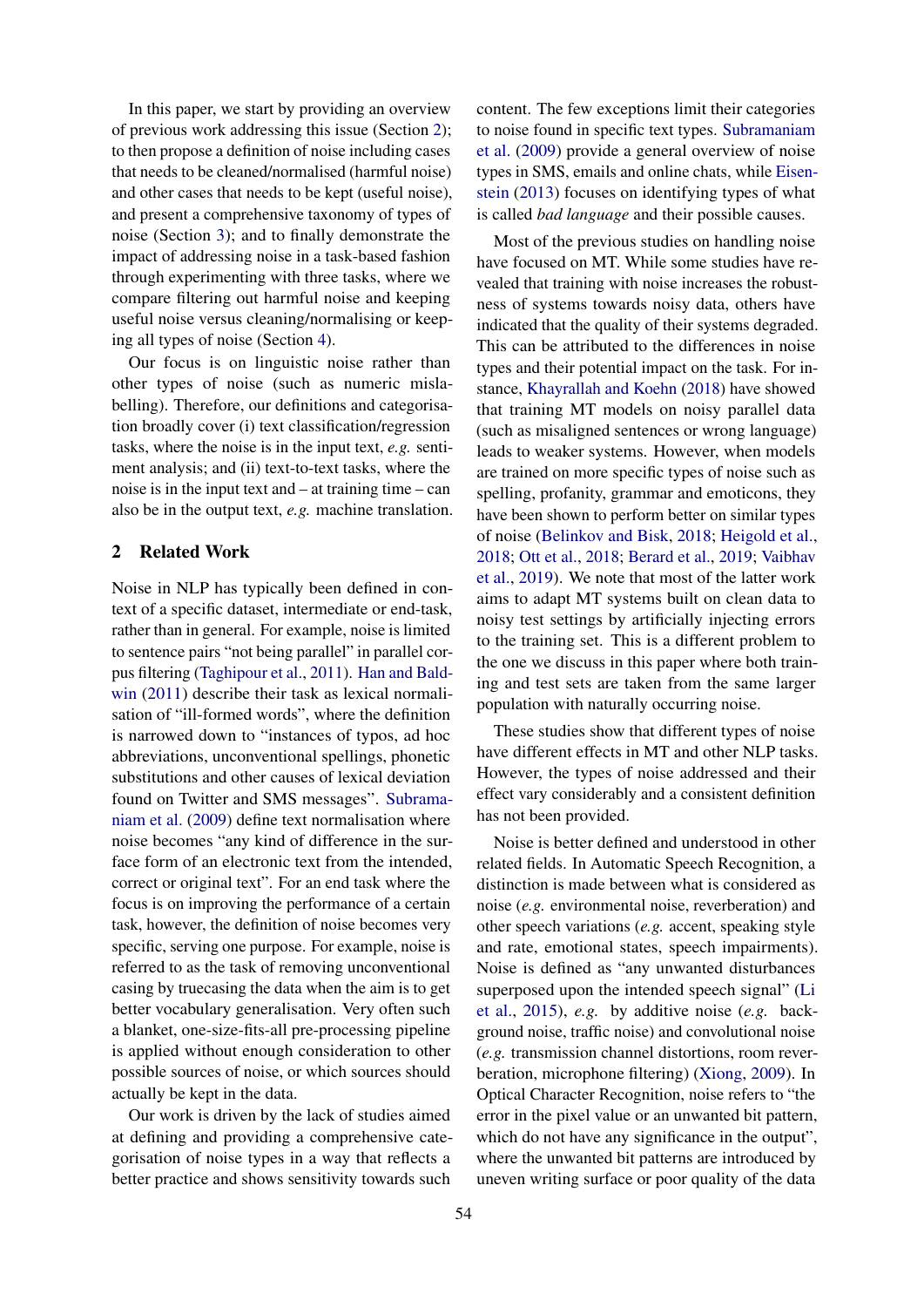acquisition device and include textured or coloured background [\(Bansal and Kumar,](#page-8-7) [2013\)](#page-8-7). Different handwriting however is not seen as noise which needs removing but as a problem which needs to be addressed.

Similar to what has been done in these areas, this paper is an attempt to clearly define and categorise noise in NLP in a way that is not constrained to any particular application, task or dataset. While noise is mainly found in non-standard text, the taxonomy is agnostic to the type of text.

# <span id="page-2-0"></span>3 A Taxonomy of Noise

We intend to move away from the general labelling of noise as "errors", "difficult data", "ill-formed words", "contamination", "disfluent language" and "corruption" to a more specific one that reflects the current practice which have shifted from denoising to training with noisy text. We therefore look at noise through the same lens as in other related fields where a distinction should be made between unwanted constructs that occur in the text (generally unintentionally), and other (generally intentional) constructs that do not adhere to the conventions and rules of a given language to serve a purpose. Based on this distinction, we define harmful noise as any unwanted disturbances that are either harmful or useless or both: Harmful in that it affects the intended meaning of the text and/or the performance of the NLP system; and useless in that their existence does not serve a purpose. Useful noise, on the contrary, covers wanted content that serves a purpose and carries meaning that is important for the task and/or for the performance of the NLP system. Our definition does not includes cases where a special language is used in a cryptical fashion, *i.e.* hiding some codes/messages in the text so that only a particular addressee understands the true message. It is also worth noting that it depends on the NLP application under consideration, where harmful noise for one system could be useful noise for another one.

Our taxonomy of noise, displayed in Figure [1,](#page-3-0) focuses on applications that take sentences as input, as in most NLP tasks. From this work, we exclude types of noise that are related to errors in parallel corpora with text in both input and output such as misalignments, incorrect output, untranslated sentences, among others. The taxonomy is divided into several types and sub-types of noise that are limited to those naturally occurring, pro-

duced by humans. Machine-generated errors, *e.g.* stemming from back-translation or intentionally injected, are seen as a way to mimic the naturally occurring noise, and as such not represented separately. The taxonomy is designed to serve as an initial point of reference. It should be seen as language-independent, but it may require modifications to cover very specific language phenomena the authors are not familiar with. Our taxonomy is based on previous works that address different types of noise as well as taxonomies of errors and also on our wide experience improving robustness in NLP. The selection criteria are driven by the intention to include general categories that are applicable to different languages and tasks, and for non-standard content. In what follows, we describe the types and sub-types of noise coming under the proposed taxonomy and provide examples.

**Orthography:** This type of noise is concerned with the way words are written. Several sub-types come under this type, which we describe below. Some of them are considered as errors, *e.g.* spelling errors, while others are looked at as variations or deviations from the standard way of writing to serve a purpose, *e.g.* word obfuscation, word lengthening.

Spelling Errors: This is when a word is spelt in a way that deviates from reference dictionaries, standardised or accepted norms, or recognised usage. The misspelling of a word takes different forms. For example, the word "receive" can be misspelt by deleting a character, *e.g.* "receve"; inserting an extra character, *e.g.* "recceive"; swapping adjacent characters, *e.g.* "recieve"; or replacing a character with another, *e.g.* "reciece" [\(Sakaguchi](#page-9-7) [et al.,](#page-9-7) [2017;](#page-9-7) [Belinkov and Bisk,](#page-8-3) [2018\)](#page-8-3). Additionally, a spelling error can occur when writing a word without a hyphen where needed or with a space where it should be written as one word such as writing "4 MB" instead of "4MB" [\(Bušta et al.,](#page-8-8) [2009\)](#page-8-8).

Orthographic Variants: This covers the spelling of words in different ways due to: 1) regional variations: *e.g.* British English spelling vs. American English spelling, *e.g.* "centre", "center"; 2) words with different correct spellings: *e.g.* "spelled", "spelt", **"سو د "a**" or "**سو د د "s**pelled", "spelled", " in Arabic, or when words are transliterated, *e.g.* proper name "محمد", having one spelling in Arabic, could be written as "Muhamed", "Mohamed" or "Mohammed" in English; or 3) diacritical marks: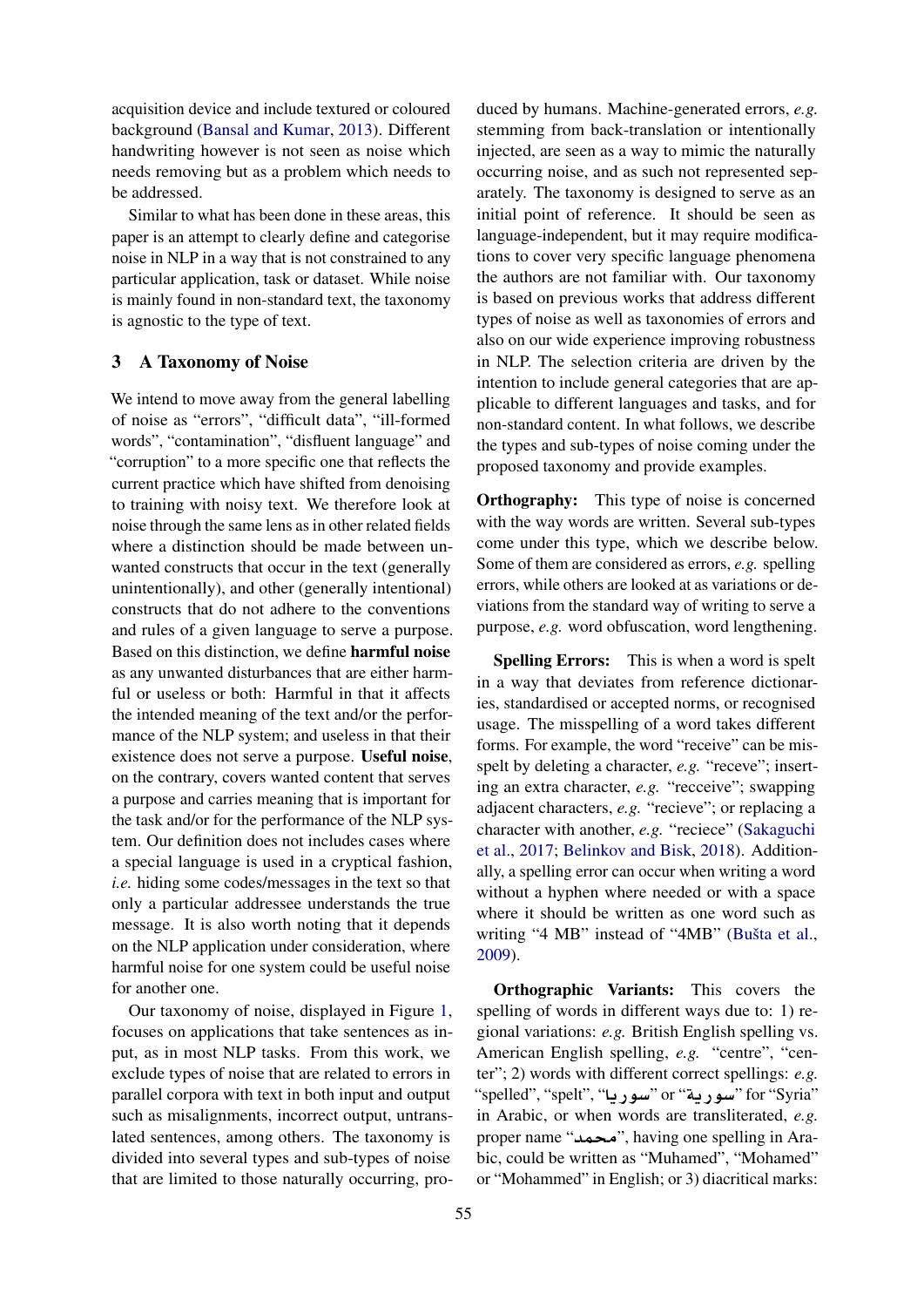<span id="page-3-0"></span>

Figure 1: Types of Noise in NLP

in some languages, such as Arabic, words have accents (or what is called diacritics), which are not always used. These diacritics can change the meaning of the word. For example, the word "حد" could mean "grandfather" with the diacritical mark placed above the first letter "**da** jed" and "diligence" if this mark is placed under the first letter "**di** jid". It is therefore important that the models are trained to recognise the difference.

Casing: This sub-type refers to instances where casing is used for a purpose. Some words are capitalised for emphasis, *e.g.* "NOTED!". It also covers cases where casing is incorrect or missing where needed, generated by mistake and not deliberately to serve a purpose such as random capitalisation of some characters in a word, *e.g.* "SUre"; or absence of casing where needed, for example, on proper names, *e.g.* "john".

Word Obfuscation: This sub-type refers to cases where some characters within a word are obfuscated, or in other words, disguised, using numbers or symbols. It can be used for purposes such as disguising violence, *e.g.* "ki11" instead of "kill"; or masking profanity, *e.g.* writing "fuck" as "f\*ck" [\(Michel and Neubig,](#page-9-8) [2018\)](#page-9-8).

Word Lengthening: It refers to elongating a word by replicating a letter(s) in it, often to express emphasis, *e.g.* " Yes, Nooow!", or sentiment, *e.g.* "**CCrm** qemerrr" which means "moon" in Arabic and used to compliment a girl's beauty.

Symbols: This covers any special symbol or sign used to express an idea, mood or feelings, *e.g.* emoticons "-:)", emojis " $\mathbb{P}$ "; or as a replacement for a word, *e.g.* using "@" to mean "at".

Informal Word Forms: This type refers to cases where multiple words are written jointly as one word, following a certain dialectal convention [\(Subramaniam et al.,](#page-9-2) [2009\)](#page-9-2), for example, dialectal words or slang, *e.g.* "wanna" for "want to", "whatcha" for "What are/do you ...?". This form of contraction does not normally follow the conventions of how words are contracted and is different from other more common forms of contraction such as "isn't" for "is not" and "aren't" for "are not". In the extreme case, most of the text could be written in dialect such as in Arabic [\(Darwish,](#page-8-9) [2014\)](#page-8-9).

Shortening: This type refers to cases where a word or phrase is written in a short form using different techniques, including three sub-types:

*Abbreviations* includes any form of shortening of a word or phrase used to refer to the whole word or phrase, for example, "Professor" is abbreviated as "Prof". It also covers acronyms such as Internet slang, *e.g.* "LOL" for "Laugh Out Loud"; and initials, *e.g.* "idk" for "I don't know" [\(Subramaniam](#page-9-2) [et al.,](#page-9-2) [2009\)](#page-9-2).

*Deletion* refers to cases where words and phrases are shortened without following any wellestablished patterns (*i.e.* more arbitrarily), for example, by character deletion, *e.g.* "msg" for "message"; by cutting part of a word, *i.e.* truncation, *e.g.* "tom" for "tomorrow"; or deleting an entire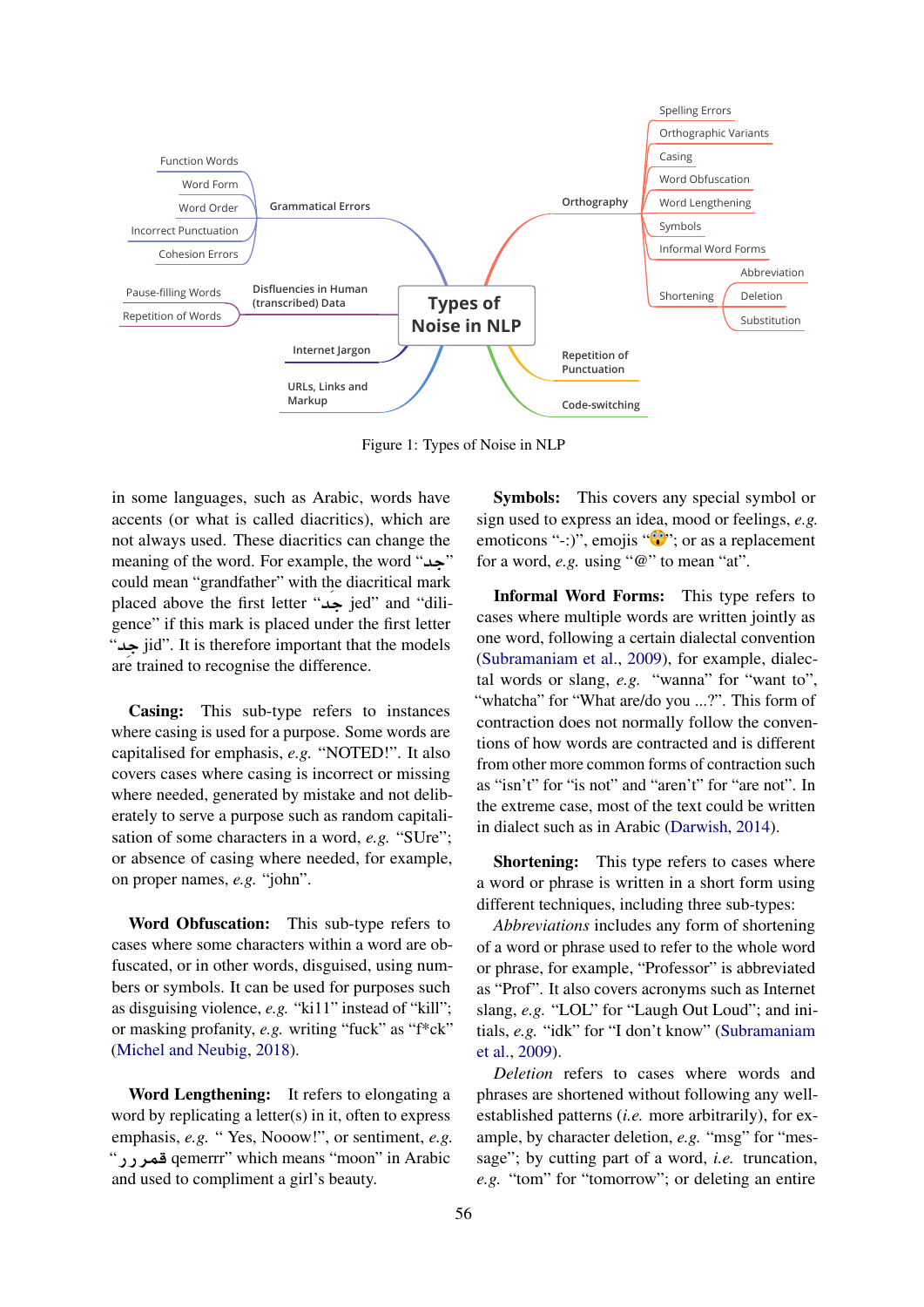word, *e.g.* "drvng hm" for "I am driving home" [\(Subramaniam et al.,](#page-9-2) [2009\)](#page-9-2).

*Substitution* happens when words or characters are replaced with numbers or letters which have the same phonetic sound to make it shorter. Substitutions may encompass several sounds. Examples include writing "2day" for "today", "l8r" for "later", and "byk" for "bike" [\(Subramaniam et al.,](#page-9-2) [2009;](#page-9-2) [Gouws et al.,](#page-8-10) [2011;](#page-8-10) [Han and Baldwin,](#page-8-5) [2011\)](#page-8-5). The use of numerals in place of letters can also happen for other proposes, *e.g.* writing Arabic text in Latin letters and using Arabic numerals to represent letters when there is no equivalent in the Latin script [\(Darwish,](#page-8-9) [2014\)](#page-8-9). For example, the word "**r§r** tahrīr" which means "liberty" could be written as "ta7rīr" with the letter "**<sub>pp</sub>** h" being replaced with number "7" (*ibid.*). Another type of substitution errors occurring in texts includes when typing wrong keys on a keyboard instead of the intended ones [\(Kane et al.,](#page-8-11) [2008\)](#page-8-11) (this could also be seen as a spelling error, see Orthography type).

In some instances, shortening can happen using a mix of techniques, for example, by both deletion and substitution, *e.g.* "f2f" for "face-to-face".

Grammatical Errors: This type of noise implies a deviation from the grammatical rules of a language apart from spelling errors [\(Lommel and](#page-9-9) [Melby,](#page-9-9) [2015;](#page-9-9) [Garnier and Saint-Dizier,](#page-8-12) [2016\)](#page-8-12), including the following sub-types:

Function Words: Function words include prepositions, articles, determiners that are used incorrectly [\(Lommel and Melby,](#page-9-9) [2015\)](#page-9-9), *e.g.* wrong preposition, "I bought this book to her" instead of "I bought this book for her".

Word Form: This sub-type refers to a problem in the form of a word and includes agreement, tense-mood-aspect, and part-of-speech [\(Lommel](#page-9-9) [and Melby,](#page-9-9) [2015\)](#page-9-9), *e.g.* "I have a good day yesterday" (present tense) instead of "I had a good day yesterday" (past tense).

Word Order: This sub-type refers to instances where the order of words is incorrect [\(Lom](#page-9-9)[mel and Melby,](#page-9-9) [2015\)](#page-9-9). For example, unlike in English, in Arabic, an adjective comes after a noun to describe it, so it is incorrect to say "a big house" where it must be "a house big".

Incorrect Punctuation: Punctuation errors may include missing or incorrect placement of punctuation marks (*e.g.* !, ?, etc.) [\(Bušta et al.,](#page-8-8)

[2009\)](#page-8-8). Punctuation plays a major role in our understanding of a text and text readability. For example, the sentence "Eat, dog!" could be read and interpreted differently with or without a comma.

Cohesion Errors: This type generally refers to structural errors that affect the flow of the text (within or across sentences) caused by using wrong linking words or pronouns, *e.g.* "Your car is newer, hence mine is faster".

Disfluencies in Human (transcribed) Data: This type covers disfluencies that occur in spontaneous spoken language [\(Shriberg,](#page-9-10) [1994\)](#page-9-10), including:

Pause-filling Words: This type refers to words or phrases used to express pausing in writing that mimics natural speech, *e.g.* "uh", "er", "um". They generally do not have any meaning on themselves but may be indicative of important aspects, *e.g.* hesitation or surprise reaction (positive or negative), as well as style.

Repetition of Words: It refers to the occurrence of the same words several times or syntactically similar units unintentionally or on purpose, *e.g.* "I have I have discussed this matter matter matter with her again. Still, she is not convinced".

Repetition of Punctuation: Unlike incorrect punctuation sub-type, this type refers to instances where punctuation marks such as exclamation mark or question mark are repeated to serve a purpose, *i.e.* for emphasis, *e.g.* "Really! You want me to go now???"; or to express an emotional state, *e.g.* "What???? This is really annoying!!!".

Code-switching: This type refers to the alternation between different languages in a single sample. For example, "努力ing" is a phrase mixed with Chinese and English texts, which means "working hard", with the English suffix "-ing" added to the Chinese word. An entire word or phrase could also be in a different language.

Internet Jargon: This type refers to new words and acronyms that gained special meaning and usage in certain social media platforms. Words such as "downvote", "upvote", and acronyms such as "TIL" for "Today I Learned", "OP" for "Original Poster" are examples of jargon found on Reddit [\(Berard et al.,](#page-8-6) [2019\)](#page-8-6).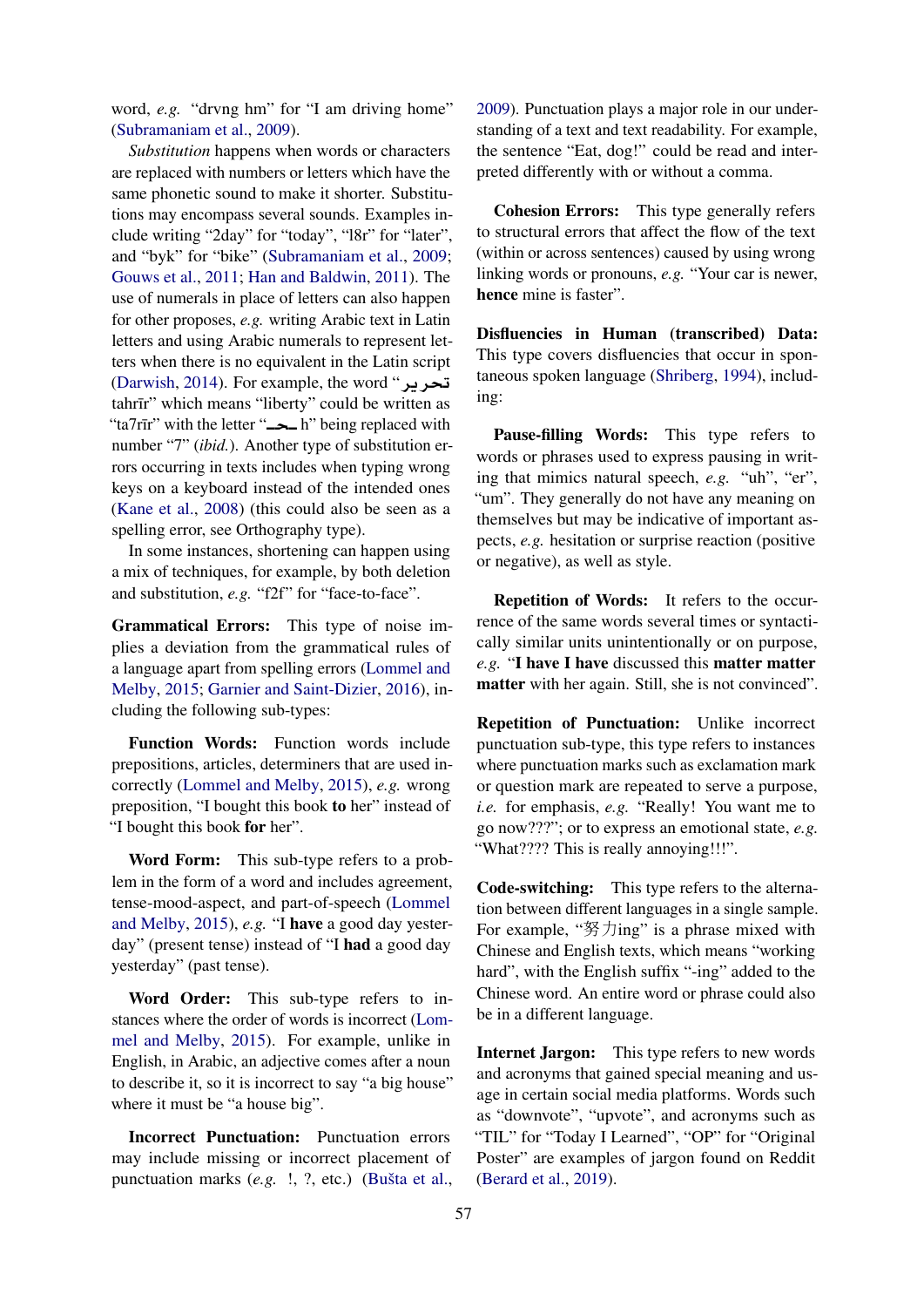URLs, Links and Markup: This type includes web addresses and hyperlinks, *e.g.* HTML tags, URLs and Hashtags. As these elements might provide additional context, they should therefore be preserved. It also covers "@mentions" in tweets that carries textual information from the Twitter profile it refers to [\(Gorrell et al.,](#page-8-13) [2015\)](#page-8-13) and markdown special characters, *e.g.* "\*" used for formatting in platforms such as Reddit [\(Berard et al.,](#page-8-6) [2019\)](#page-8-6).

### <span id="page-5-0"></span>4 Experimental Setup

This section describes the settings of the experiments we carried out so as to show the impact of different pre-proccessing strategies on different NLP tasks. We experiment on three tasks based on data (in English) collected from Twitter: Offensive Language Identification, Informative COVID-19 Tweets Identification, and Tweets Sentiment Analysis tasks. We start by describing each task and the data used (Section [4.1\)](#page-5-1), followed by the preprocessing steps of different sources of noise (Section [4.2\)](#page-5-2), and the model architectures (Section [4.3\)](#page-5-3).

Due to length restrictions, we limit ourselves to experimenting with a few types of noise, with the aim to show their role as of being "harmful noise" to filter out or "useful noise" to keep, and to what extent this is dependent on the task.

#### <span id="page-5-1"></span>4.1 Tasks and Datasets

Since it is not possible to find corpora that cover all types of noise as defined in the taxonomy, we select three datasets sourced from social media, where the texts are informal and contain several common types of noise. We use the following tasks and their respective freely available datasets (statistics in Table [1\)](#page-6-0):

Offensive Language Identification (OLID) [\(Zampieri et al.,](#page-9-11) [2019a](#page-9-11)[,b\)](#page-9-12): This task focuses on the problem of identifying and categorising offensive language on Social Media. We take the main type of annotation and treat the task as a binary classification task. Given the lack of standard training/development splits in the OLID dataset, we randomly split the training data into training and development sets with a ratio of 0.8/0.2. The official test set in this dataset is used for evaluation.

Informative COVID-19 Tweets Identification (COVID) [\(Nguyen et al.,](#page-9-13) [2020\)](#page-9-13): This is a binary classification task identifying whether a COVID-

19 related Tweet is informative or not. We use the official train/dev/test splits in the dataset.

Twitter US Airline Sentiment Analysis (SA):[2](#page-5-4) This consists of annotated user reviews on Twitter classified into positive, negative and neutral. We filter the data by only including the annotations where the sentiment confidence is 1, and then randomly split the data into train/dev/test sets with a ratio of 0.8/0.1/0.1.

#### <span id="page-5-2"></span>4.2 Pre-processing

The pre-processing step is where we generally make decisions on how to deal with the data in terms of whether to clean, normalise, or keep the data as it is. We experiment with different preprocessing strategies for each task by removing, normalising or keeping seven types and sub-types of noise listed in our taxonomy: casing, @mention tag, hashtag, emoji, code-switching, URL and punctuation. For casing, the pre-processing involves normalising all characters to lowercase. For hashtags and emojis, pre-processing can either remove or normalise them by transforming them into corresponding word phrases that share the same semantic meaning (*e.g.* "#PutUpOrShutUp" transformed into "Put Up Or Shut Up", the emoji " "" transformed into "smiling face"). For the other types of noise, pre-processing means removing them. In this work, we apply the same preprocessing steps to the training, development and test sets.

#### <span id="page-5-3"></span>4.3 Model and Hyperparameters

We used a pre-trained BERT [\(Devlin et al.,](#page-8-14) [2019\)](#page-8-14) model with the "bert-base-cased" architecture<sup>[3](#page-5-5)</sup> as our classifier. A dropout with a rate of 0.1 is applied to the output layer on top of the pre-trained model. Models were trained for 5 epochs on the training set, and the checkpoint with highest macro F1 score on the development set was selected for evaluation on the test set. We fine-tuned BERT using AdamW [\(Loshchilov and Hutter,](#page-9-14) [2019\)](#page-9-14) optimiser with a learning rate of  $1e^{-5}$ . All models were trained on a single V100 GPU, with a batch size of 128 sentences. Our code was based on the

<span id="page-5-4"></span><sup>2</sup>[https://www.kaggle.com/crowdflower/](https://www.kaggle.com/crowdflower/twitter-airline-sentiment) [twitter-airline-sentiment](https://www.kaggle.com/crowdflower/twitter-airline-sentiment)

<span id="page-5-5"></span><sup>&</sup>lt;sup>3</sup>We did not use the uncased BERT because it treats the uncased text the same way as its cased version, which would not allow for the comparisons by normalising/keeping the casing information.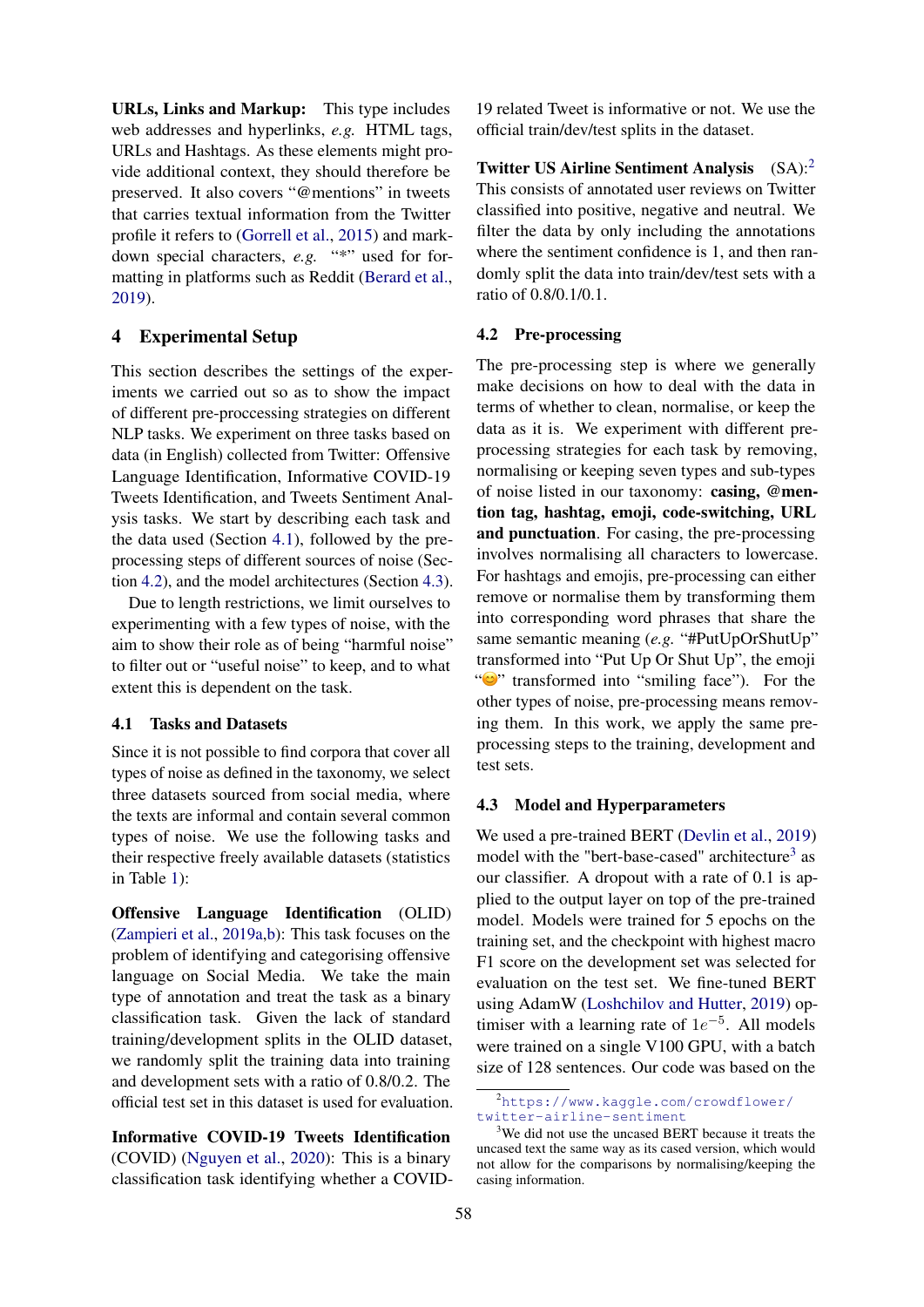|       | OL ID |       | <b>COVID</b> |              | SА         |       |      |
|-------|-------|-------|--------------|--------------|------------|-------|------|
|       | OFF   | NOT   | <b>INFOR</b> | <b>UNINE</b> | <b>POS</b> | NEG   | NEU  |
| Train | 3.518 | 7,074 | 3.273        | 3,663        | .212       | 5.906 | .238 |
| Dev   | 882   | 1.766 | 472          | 528          | 152        | 738   | 155  |
| Test  | 240   | 620   | 944          | 1.056        | 151        | 738   | 155  |

<span id="page-6-0"></span>Table 1: Number of sentences in the three dataset. For the sentiment analysis data, we report the statistics after filtering. OFF: label "offensive". NOT: label "non-offensive". INFOR: label "informative". UNINF: label "uninformative". POS: label "positive". NEG: label "negative". NEU: label "neutral".

huggingface<sup>[4](#page-6-1)</sup> BERT implementation. We ran each training with three random seeds and reported the averaged of the test macro F1 score.

# 5 Results

We first present our baseline performance without any pre-processing in Table [2.](#page-6-2) We then show the percentage change in macro-F1 scores for each of the three tasks by addressing one type of noise from the baseline at a time in Figure [2.](#page-6-3) Each time one type of noise is removed in the pre-processing except the casing, which is lowercased. We consider noise to be "useful" noise when the removal results in decrease in performance (negative bars). It is worth noting that if the performance drops, that means removing the noise might deviate the intended meaning of the original sentence.

<span id="page-6-2"></span>

| OL ID                                                                 | <b>COVID</b> | <b>SA</b> |
|-----------------------------------------------------------------------|--------------|-----------|
| baseline $\sqrt{0.793 \pm 0.009}$ $0.867 \pm 0.002$ $0.853 \pm 0.026$ |              |           |

Table 2: Baseline results in macro-F1 scores on the three tasks.

<span id="page-6-3"></span>

Figure 2: Percentage change in macro-F1 score with the baseline (no pre-processing) when removing one type of noise at a time.

Comparing the three tasks, removing/normalising the same type of noise clearly has opposite effects (*e.g.* casing), or different magnitudes of effect (*e.g.* punctuation):

Normalising casing leads to a decrease on OLID task whereas the performance on the other two tasks increases. This is intuitive as offensive texts are likely to be written in uppercase while it might be less useful for identifying informative tweets or sentiment (*i.e.* for sentiment, when both strong positive and strong negative texts involve uppercasing, the casing information does not indicate sentiment correctly). A similar trend can be witnessed when removing URLs, but the decrease on OLID task is larger. This might be because, in the OLID dataset, web addresses have already been normalised with a unified "URL" token, thus it might contain useful rather than noisy information. We can therefore say that casing and URLs are useful noise and should be kept on OLID task for better performance.

Hashtags are more useful on the sentiment analysis task because, when removed, the performance drops on the SA task while improves on the other two tasks. We notice that in the data for sentiment analysis, hashtags are mostly single words such as "#mad" and "#senseless" so that the sentiment could be detected by the model. However, in the OLID dataset, hashtags hinting toxicity mostly include multiple words, *e.g.* "#Liberalismisamentaldisorder", which increases the difficulty of utilising these hashtags. In the COVID dataset, almost all tweets consist of hashtags related to COVID-19, thus the hashtags do not help identifying whether the tweet is informative or not.

Removing @mentions causes a more obvious decrease in the SA task than the other two tasks. This is because the @mentions in OLID and COVID datasets have been normalised with a unified "@USER" token, but in the SA data @mentions stay in the form of usernames. We found that the @mentions in sentiment analysis data helps indicate the sentiment. For example, 32.0% of sentences with "@VirginAmerica" are labeled as

<span id="page-6-1"></span><sup>4</sup>[https://github.com/huggingface/](https://github.com/huggingface/transformers) [transformers](https://github.com/huggingface/transformers)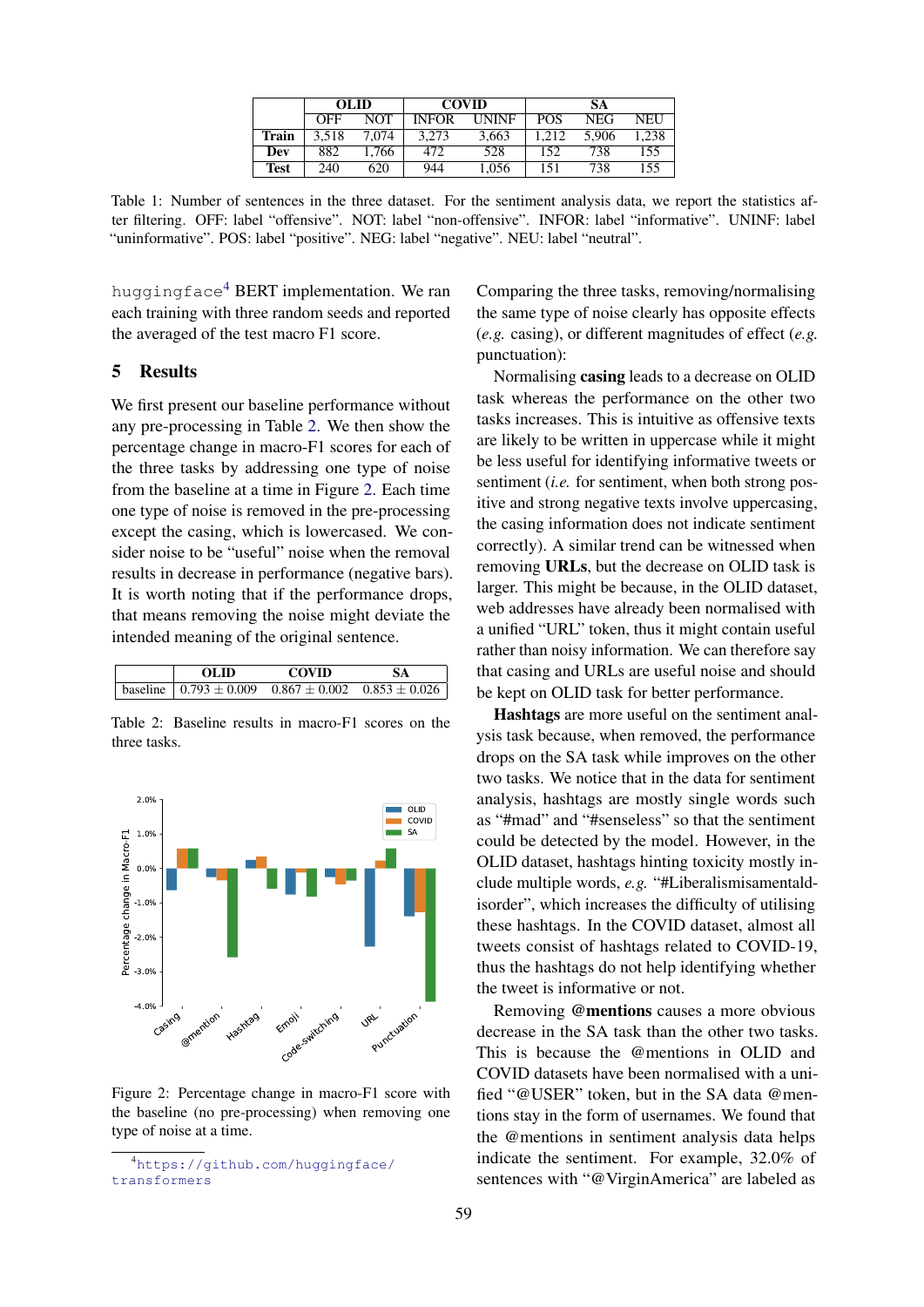positive while there are only 10.9% positive tweets with "@united". Similarly, removing emolis, codeswitching and punctuation leads to a decrease on all three tasks. However, emojis are less influential for identifying informative tweets. The decrease therefore is not significant for this specific task. Furthermore, as the non-English words are mostly named entities, the removal of codeswitching could break the sentence structure. Regarding punctuation, it is important for the three tasks where its removal causes larger performance drop especially on the SA task as it leads to the removal of emoticons ":-)", which can be useful for classifying sentiment.

Based on our findings that show how different strategies lead to different results, we took a step further to show the validity of our reasoning for how noise should be understood and handled on different NLP tasks. To that end, we combined the different pre-processing strategies and trained two other systems: remove all, which does the lowercasing and removes all other types of "noise" we dealt with in our experiment (*i.e.* URLs, hashtags, @mentions, emojis, code-switching and punctuation), and remove+keep, which only removes the harmful noise in the specific task as showed in Figure [2](#page-6-3) for each type of "noise" (*e.g.* for OLID task only hashtag is removed while for SA task, URL is removed and the texts are lowercased). In addition, to make use of the potentially useful information in hashtags and emojis, we followed the state-ofthe-art approaches [\(Liu et al.,](#page-9-15) [2019;](#page-9-15) [Kumar and](#page-9-16) [Singh,](#page-9-16) [2020\)](#page-9-16) and segmented hashtags into separate words and transformed emojis into corresponding English phrases as we stated in Section [4.2](#page-5-2) (preprocessing of other types of noise is the same as remove+keep). The system trained on this data is noted as remove+keep+transform. The results are presented in Figure [3.](#page-7-0)

The system with data removing all sources of noise in the pre-processing shows a poorer performance than the baseline, which keeps all sources of noise. However, both "remove+keep" and "remove+keep+transform" systems outperform the baseline, with improvement on sentiment analysis task being the most significant. However, after transforming hashtags and emojis into English phrases, the performance only improves on the OLID task compared to the "remove+keep" system, which confirms our claim that the same noise normalisation strategy to noise might have different

<span id="page-7-0"></span>

Figure 3: Percentage change in macro-F1 score with the baseline when removing all/removing harmful and keeping useful noise/SOTA pre-processing. The pattern indicates that the improvement/decrease is statistically significant ( $p < 0.05$ ).

influence on different tasks.

These results are in line with our proposed definition of noise in NLP where some types of noise can be useful and others harmful, and how this is greatly dependent on the task. They also confirm our suggestion that one should not simply follow "standard" pre-processing pipelines, but carefully devise appropriate strategies to deal with different types of noise depending on the task.

#### 6 Conclusions

In this paper, we proposed a definition and taxonomy of noise in NLP so as to serve as a point of reference for NLP researchers to consult when they devise strategies to clean, normalise, or embrace non-standard content at either training or inference time to improve the robustness of their systems to this unseen or unexpected naturally occurring harmful and useful noise. We highlighted that noise in NLP should be carefully handled in light of what we call "harmful noise" that needs to be removed when it affects the performance of the system and/or it does not carry the intended meaning of the text, and "useful noise" that needs to be kept because it is an integral part of the data and useful for a task, or even should be added to the training data when it only happens naturally at test time.

Our experiments support our argument by demonstrating that tailored approaches are better than blanket, all-encompassing solutions generally applied by researchers through "standard" preprocessing pipelines. For instance, we found out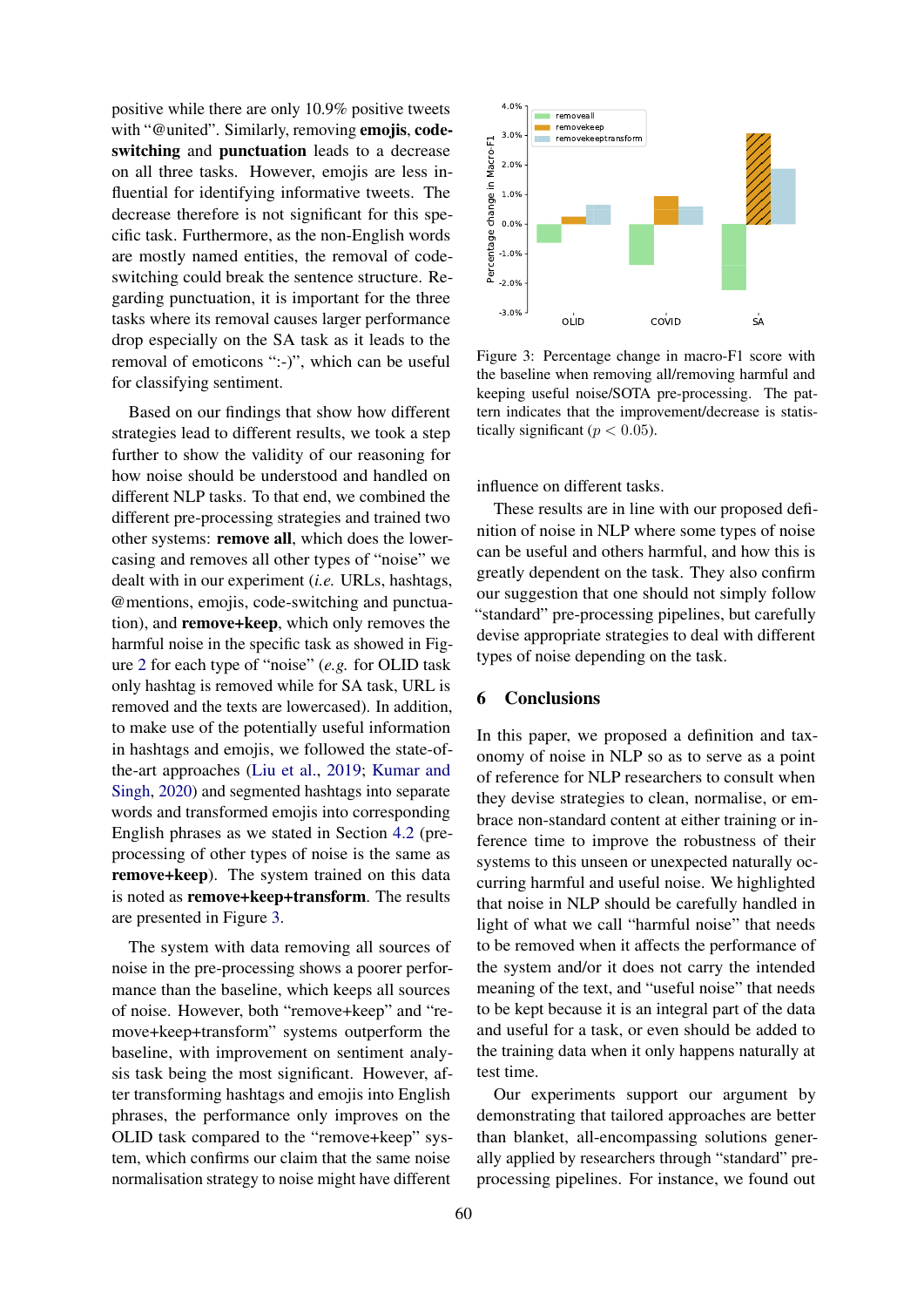that casing and URLs are useful noise and should be kept on OLID task, but having a negative impact on the other two tasks (SA and COVID tasks) and should therefore be removed. We have also shown how special handling of harmful and useful noise could result in better performance where removeall and keep-all approaches resulted in poorer performance. Our approach to noise was based on their impact on the tasks - we removed types of noise which had negative influence on the tasks. Our goals were to bring awareness to the different types of unexpected content and provide a definition and a taxonomy, and to highlight the fact that they need to be handled carefully rather than being avoided or treated using the same strategies.

#### References

- <span id="page-8-2"></span>Timothy Baldwin, Marie Catherine de Marneffe, Bo Han, Young-Bum Kim, Alan Ritter, and Wei Xu. 2015. [Shared tasks of the 2015 workshop on noisy](https://doi.org/10.18653/v1/W15-4319) [user-generated text: Twitter lexical normalization](https://doi.org/10.18653/v1/W15-4319) [and named entity recognition.](https://doi.org/10.18653/v1/W15-4319) In *Proceedings of the Workshop on Noisy User-generated Text*, pages 126– 135, Beijing, China. Association for Computational Linguistics.
- <span id="page-8-7"></span>Kanika Bansal and Rajiv Kumar. 2013. [K-algorithm:](https://doi.org/10.5121/ijist.2013.3301) [A modified technique for noise removal in handwrit](https://doi.org/10.5121/ijist.2013.3301)[ten documents.](https://doi.org/10.5121/ijist.2013.3301) *International Journal of Information Sciences and Techniques*, 3(3):1–8.
- <span id="page-8-3"></span>Yonatan Belinkov and Yonatan Bisk. 2018. [Synthetic](https://openreview.net/forum?id=BJ8vJebC-) [and natural noise both break neural machine transla](https://openreview.net/forum?id=BJ8vJebC-)[tion.](https://openreview.net/forum?id=BJ8vJebC-) In *International Conference on Learning Representations*.
- <span id="page-8-6"></span>Alexandre Berard, Ioan Calapodescu, and Claude Roux. 2019. [Naver labs Europe's systems for the](https://doi.org/10.18653/v1/W19-5361) [WMT19 machine translation robustness task.](https://doi.org/10.18653/v1/W19-5361) In *Proceedings of the Fourth Conference on Machine Translation (Volume 2: Shared Task Papers, Day 1)*, pages 526–532, Florence, Italy. Association for Computational Linguistics.
- <span id="page-8-8"></span>Jan Bušta, Dana Hlavácková, Miloš Jakubícek, and Karel Pala. 2009. Classification of errors in text. *RASLAN 2009 Recent Advances in Slavonic Natural Language Processing*, pages 109–119.
- <span id="page-8-9"></span>Kareem Darwish. 2014. [Arabizi detection and conver](https://doi.org/10.3115/v1/W14-3629)[sion to Arabic.](https://doi.org/10.3115/v1/W14-3629) In *Proceedings of the EMNLP 2014 Workshop on Arabic Natural Language Processing (ANLP)*, pages 217–224, Doha, Qatar. Association for Computational Linguistics.
- <span id="page-8-14"></span>Jacob Devlin, Ming-Wei Chang, Kenton Lee, and Kristina Toutanova. 2019. [BERT: Pre-training of](https://doi.org/10.18653/v1/N19-1423) [deep bidirectional transformers for language under](https://doi.org/10.18653/v1/N19-1423)[standing.](https://doi.org/10.18653/v1/N19-1423) In *Proceedings of the 2019 Conference*

*of the North American Chapter of the Association for Computational Linguistics: Human Language Technologies, Volume 1 (Long and Short Papers)*, pages 4171–4186, Minneapolis, Minnesota. Association for Computational Linguistics.

- <span id="page-8-1"></span>Jacob Eisenstein. 2013. [What to do about bad language](https://www.aclweb.org/anthology/N13-1037) [on the internet.](https://www.aclweb.org/anthology/N13-1037) In *Proceedings of the 2013 Conference of the North American Chapter of the Association for Computational Linguistics: Human Language Technologies*, pages 359–369, Atlanta, Georgia. Association for Computational Linguistics.
- <span id="page-8-12"></span>Marie Garnier and Patrick Saint-Dizier. 2016. [Er](https://aclanthology.org/L16-1029)[ror typology and remediation strategies for require](https://aclanthology.org/L16-1029)[ments written in English by non-native speakers.](https://aclanthology.org/L16-1029) In *Proceedings of the Tenth International Conference on Language Resources and Evaluation (LREC'16)*, pages 190–197, Portorož, Slovenia. European Language Resources Association (ELRA).
- <span id="page-8-13"></span>Genevieve Gorrell, Johann Petrak, and Kalina Bontcheva. 2015. Using @twitter conventions to improve #lod-based named entity disambiguation. In *The Semantic Web. Latest Advances and New Domains*, pages 171–186, Cham. Springer International Publishing.
- <span id="page-8-10"></span>Stephan Gouws, Dirk Hovy, and Donald Metzler. 2011. [Unsupervised mining of lexical variants from noisy](https://www.aclweb.org/anthology/W11-2210) [text.](https://www.aclweb.org/anthology/W11-2210) In *Proceedings of the First workshop on Unsupervised Learning in NLP*, pages 82–90, Edinburgh, Scotland. Association for Computational Linguistics.
- <span id="page-8-5"></span>Bo Han and Timothy Baldwin. 2011. [Lexical normal](https://www.aclweb.org/anthology/P11-1038)[isation of short text messages: Makn sens a #twit](https://www.aclweb.org/anthology/P11-1038)[ter.](https://www.aclweb.org/anthology/P11-1038) In *Proceedings of the 49th Annual Meeting of the Association for Computational Linguistics: Human Language Technologies*, pages 368–378, Portland, Oregon, USA. Association for Computational Linguistics.
- <span id="page-8-4"></span>Georg Heigold, Stalin Varanasi, Günter Neumann, and Josef van Genabith. 2018. [How robust are character](https://www.aclweb.org/anthology/W18-1807)[based word embeddings in tagging and MT against](https://www.aclweb.org/anthology/W18-1807) [wrod scramlbing or randdm nouse?](https://www.aclweb.org/anthology/W18-1807) In *Proceedings of the 13th Conference of the Association for Machine Translation in the Americas (Volume 1: Research Papers)*, pages 68–80, Boston, MA. Association for Machine Translation in the Americas.
- <span id="page-8-11"></span>Shaun K Kane, Jacob O Wobbrock, Mark Harniss, and Kurt L Johnson. 2008. Truekeys: identifying and correcting typing errors for people with motor impairments. In *Proceedings of the 13th international conference on Intelligent user interfaces*, pages 349– 352.
- <span id="page-8-0"></span>Vladimir Karpukhin, Omer Levy, Jacob Eisenstein, and Marjan Ghazvininejad. 2019. [Training on synthetic](https://doi.org/10.18653/v1/D19-5506) [noise improves robustness to natural noise in ma](https://doi.org/10.18653/v1/D19-5506)[chine translation.](https://doi.org/10.18653/v1/D19-5506) In *Proceedings of the 5th Workshop on Noisy User-generated Text (W-NUT 2019)*, pages 42–47, Hong Kong, China. Association for Computational Linguistics.